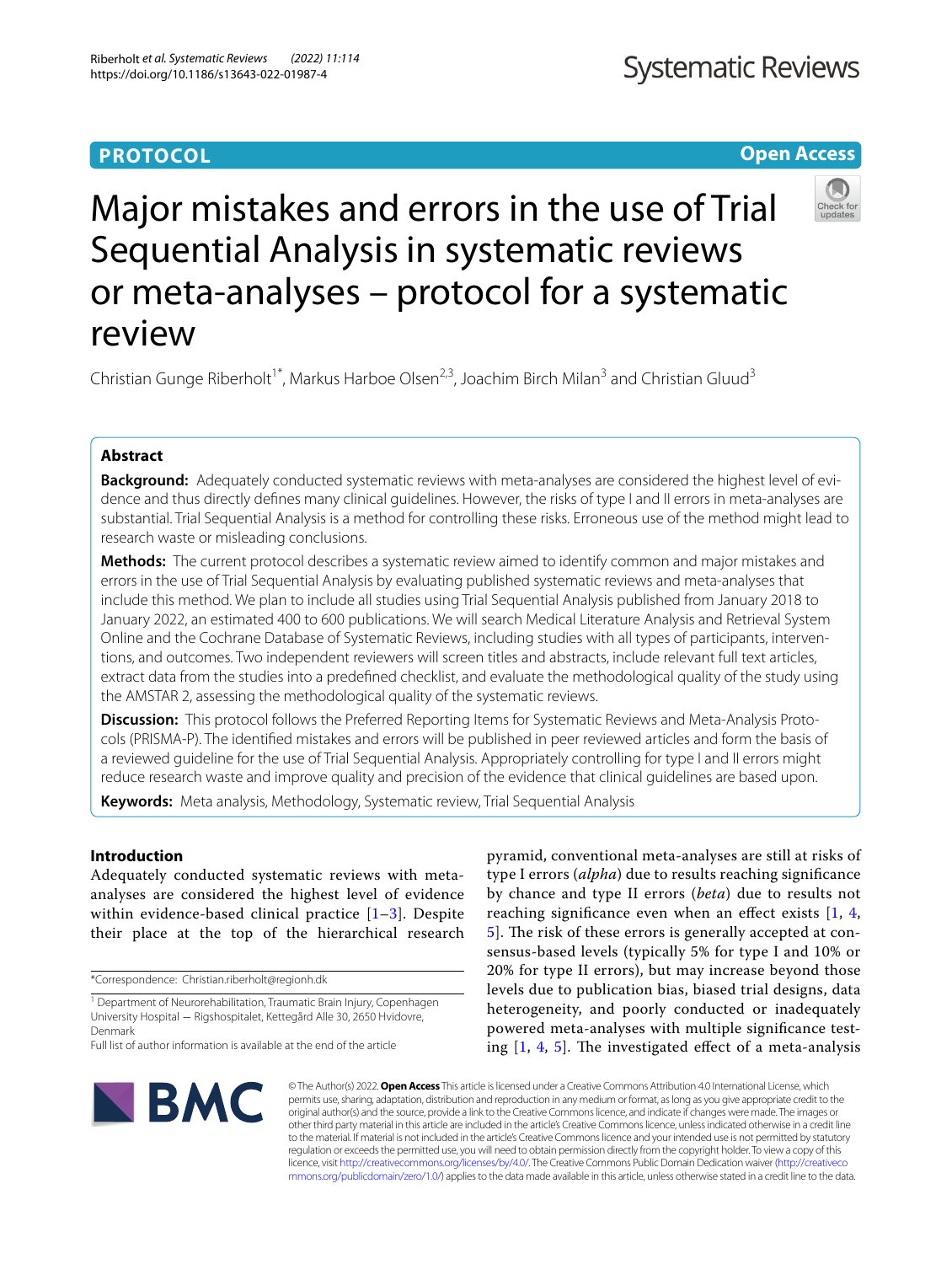can reach signifcance even though the efect might be so small that it is not clinically relevant  $[6]$  $[6]$ .

Several tools exist for controlling type I and type II errors as described by the Cochrane Handbook [[2\]](#page-4-5). However, little emphasis has been put on mitigating the purely random causes of type I and II errors [\[7](#page-4-6)]. As an example, correction for multiplicity issues due to use of several outcomes has historically been under prioritised and underpowered reviews are very common [\[5](#page-4-3), [8](#page-4-7)[–10](#page-4-8)]. Moreover, there is an increased risk of an exaggerated intervention beneft in small trials due to reporting bias or methodo-logical flaws [[11\]](#page-4-9). In a meta-analytic setting, heterogeneity needs to be adequately examined and considered when designing the Trial Sequential Analysis [\[5](#page-4-3), [11–](#page-4-9)[13](#page-4-10)].

Trial Sequential Analysis can be used to estimate the diversity-adjusted required information size (DARIS or the 'meta-analytic sample size') in random-efects metaanalysis [\[14\]](#page-4-11). Trial Sequential Analysis may establish when frm evidence is reached for an efect of an intervention [[12](#page-4-12)[–15\]](#page-4-13). Furthermore, Trial Sequential Analysis can establish futility boundaries and thus indicate when conclusion of no efect can be drawn well before reaching the DARIS [[12](#page-4-12)[–15\]](#page-4-13). If adequate power is not reached by the metaanalysis, DARIS may guide the scaling of future trials [[13](#page-4-10)].

Trial Sequential Analysis can be used to assess imprecision with Grading of Recommendations Assessment, Development and Evaluation (GRADE) [\[16](#page-4-14)]. By calculating the DARIS, and compare that with the accrued information, the reviewers can determine if and how to downgrade GRADE for imprecision (see below) [\[17](#page-4-15), [18\]](#page-4-16). Also, the analysis can supply the reviewers with a *trial sequential analysis-adjusted confdence interval* to demonstrate a realistic confdence interval [[15\]](#page-4-13).

To date, numerous systematic reviews and meta-analyses have used Trial Sequential Analysis since it was frst presented at the beginning of this millennium [\[19](#page-4-17)]. As with all methods, the Trial Sequential Analysis can be misused and misinterpreted. A rigorous process starting when writing the protocol through to the reporting phase of the results in the review is necessary. Predefned parameters such as alpha level, beta level (and power), relative risk reduction, minimally relevant clinical diference, and heterogeneity can to a large extent afect the results of the analysis and should therefore be enclosed in pre-published or registered protocols prior to searching for literature for the systematic review. Failure to do so might ultimately alter the conclusion of the meta-analysis and thereby directly misguide clinical practice [\[5](#page-4-3), [15](#page-4-13), [20\]](#page-5-0).

## **Objective**

In this review, we aim to systematically evaluate the use of Trial Sequential Analysis in published systematic reviews and meta-analyses. Specifcally, we seek to evaluate how the authors prepared and conducted their Trial Sequential Analysis, and interpreted their results in the assessment of imprecision in the obtained meta-analytic results. We want to identify the most common major mistakes and errors in order to publish these in peer reviewed journals and update recommendations for a more proper use of the Trial Sequential Analysis programme in future systematic reviews  $[21]$  $[21]$ . The Trial Sequential Analysis programme is freely accessible from [www.ctu.dk/tsa](http://www.ctu.dk/tsa) in a java-format and compatible with RevMan 5.0 [[15](#page-4-13), [20](#page-5-0), [22\]](#page-5-2).

## **Methods**

## **Criteria for considering studies for this quality assessment study**

As this is a methodological review examining the use of Trial Sequential Analysis in systematic reviews or in meta-analyses, there are only a few criteria for considering eligible reviews. This protocol adheres to the reporting guidelines PRISMA-P ([Supplemental material\)](#page-4-18) [[23](#page-5-3)].

## *Types of studies*

This review will include peer reviewed publications of systematic reviews with meta-analyses or of meta-analysis of randomised clinical trials that have included a Trial Sequential Analysis and analysed at least two randomised clinical trials. A meta-analysis is a statistical approach for combining data, while a systematic review is a detailed, organised, and transparent method of gathering, appraising and synthesising data to answer a well-defined question  $[2]$  $[2]$ . The included studies must at least include two randomised clinical trials in at least one meta-analysis and Trial Sequential Analysis. Only studies published from January 2018 to January 2022 will be included. For practical reasons, only articles in English will be included in the study. We expect that we will identify 400 to 600 relevant publications.

## *Types of participants*

We accept all participants of any race, sex, or age with any disease or condition for this review.

#### *Types of interventions*

We accept all types of intervention for this review.

#### *Types of outcomes*

All dichotomous or continuous outcomes are accepted for this review if they are analysed using both metaanalysis and Trial Sequential Analysis.

## **Search strategy**

The following databases will be sought: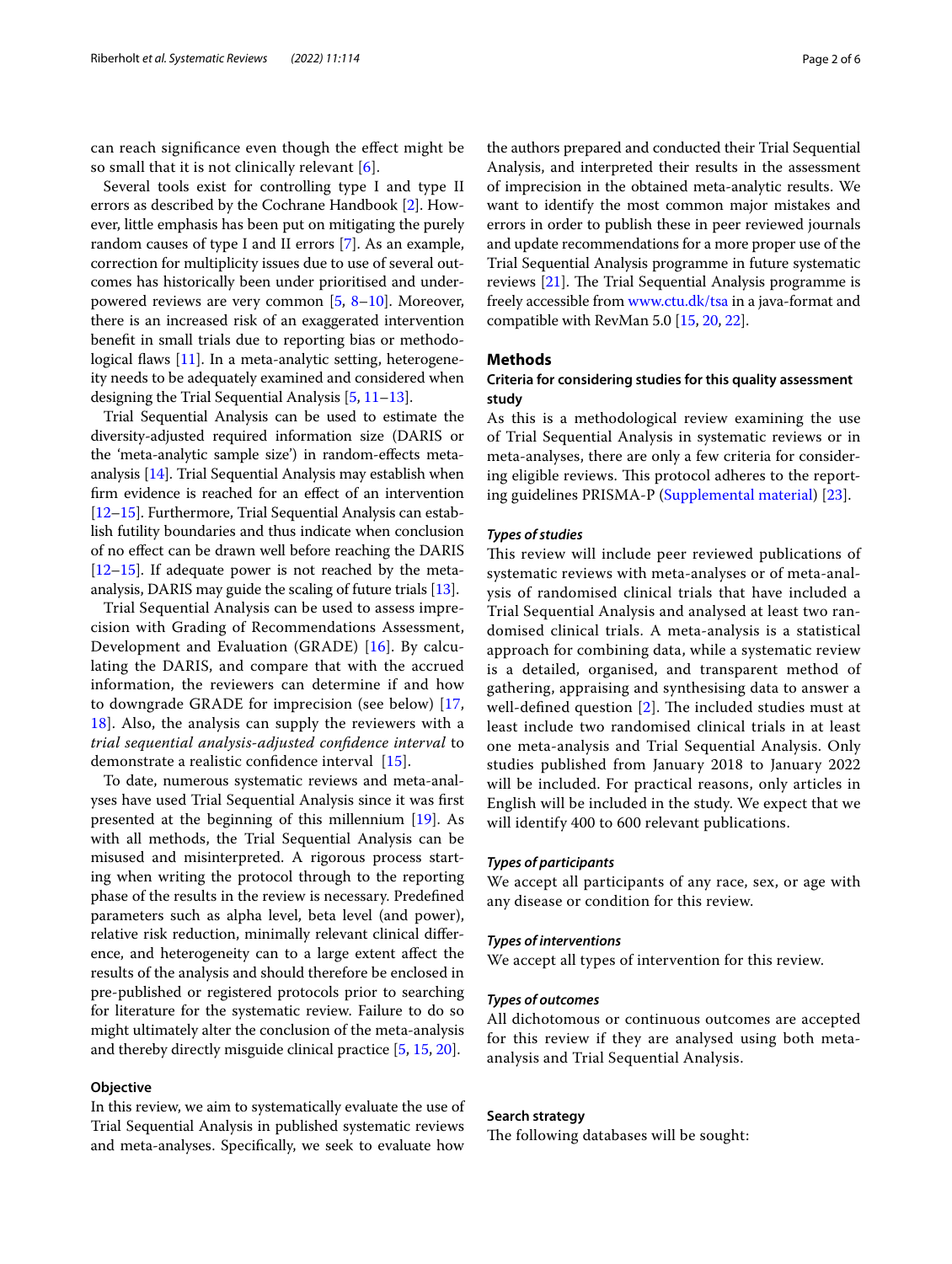- Medical Literature Analysis and Retrieval System Online (MEDLINE)
- The Cochrane Database of Systematic Reviews (CDSR)

Keywords used in the search strategy:

- Trial Sequential Analysis OR TSA
- Systematic Review OR Meta-analysis

The preliminary search strategy can be found in [Sup](#page-4-18)[plemental material.](#page-4-18)

## **Selection of studies**

Two authors (CGR and MHO) will independently screen the title and abstract using the web-based application Covidence [\(www.covidence.org](http://www.covidence.org), Melbourne, Australia) [[24\]](#page-5-4). All relevant full-text articles will be retrieved and screened for eligibility, and reasons for exclusion will be recorded. Any discrepancy will be resolved through discussion. If an agreement is not reached, a third author (CG) will resolve the disagreement. Trial selection will be shown through a flow chart following the Preferred Reporting Items for Systematic Reviews and Meta-Analyses (PRISMA) statement ([Sup](#page-4-18)[plemental material\)](#page-4-18).

## **Methodological quality of the systematic reviews and meta‑analyses**

Two authors will independently evaluate the methodological quality in all included systematic reviews and meta-analyses using the AMSTAR 2 - Assessing the Methodological Quality of Systematic Reviews [[25](#page-5-5)]. The assessment of the methodological quality of the studies will be used to evaluate whether improper use of Trial Sequential Analysis is related to other methodological faws. Each of the 16 items will be rated, and a fnal rating of the overall confdence in the results of each study will be given on a scale of confdence as high, moderate, low, or critically low [[25\]](#page-5-5). Any discrepancy will be resolved through discussion. If an agreement is not reached, a third author (CG) will resolve the disagreement.

## **Extraction of data**

Two independent authors will extract data from each included study. After extraction, all data will be compared, consensus will be reached, or a third author will be consulted to resolve disagreement.

General information (review characteristics) on each study will be extracted (author, year, medical feld,

intervention characteristics). For data concerning the conduct of the systematic reviews we will extract data related to the PRISMA statement on transparent reporting of systematic reviews such as comparator used, description of outcomes, number of included trials in the analyses, GRADE, methods for grading imprecision etc. [[26\]](#page-5-6). For the specifcities on the use and conduct of Trial Sequential Analysis we will extract data regarding the parameters used in the chosen analysis such as information on how the analysis was conducted (fxed- or random-efects, relative risk or odds ratio, etc.), and to what degree adjustments of alpha-level, and power were used. Also, details about the relative risk reduction and minimally relevant diference and how these were conceived are extracted. We will mainly report on the primary outcomes of the systematic reviews prioritising to include both dichotomous and continuous outcomes if possible. Specifc data regarding the Trial Sequential Analysis will be extracted systematically through a predefned checklist made in REDCap (Research Electronic Data Capture, University of Kansas, United States) hosted at Rigshospitalet [\[27](#page-5-7)[–29\]](#page-5-8).

A prespecifed extraction checklist containing items about the methodology of Trial Sequential Analysis will be prepared prior to the literature search. By using the Trial Sequential Analysis manual [\[30](#page-5-9)] and randomly selecting 10 systematic reviews, including meta-analysis and Trial Sequential Analysis, the most common and important steps in the analysis has been selected by the review group and synthesised into the extraction checklist. The extraction checklist contains four main categories (identifcation, content of the pre-registred protocol, content of the systematic review, and results), each of which has relevant questions depending on the type of outcome (dichotomous or continuous) used in the review. For more information on the extraction checklist, see [Supplemental material](#page-4-18).

## **Assessment of Trial Sequential Analysis results for downgrading for imprecision**

We will assess the way authors of systematic reviews or meta-analyses have used Trial Sequential Analysis for downgrading for imprecision in GRADE [[16,](#page-4-14) [17\]](#page-4-15) or by other methods. The GRADE approach for downgrading imprecision recommends evaluating the naïve 95% confdence interval and calculating the optimal information size  $[16, 31]$  $[16, 31]$  $[16, 31]$ . Thus, the approach does not emphasise the possibility to adjust alpha and beta-level, a priori decide a relative risk reduction or minimally relevant diference, and take into account heterogeneity in the analysis. We will compare the downgrading for imprecision in the included studies with the following method: imprecision in GRADE is downgraded by two levels if the accrued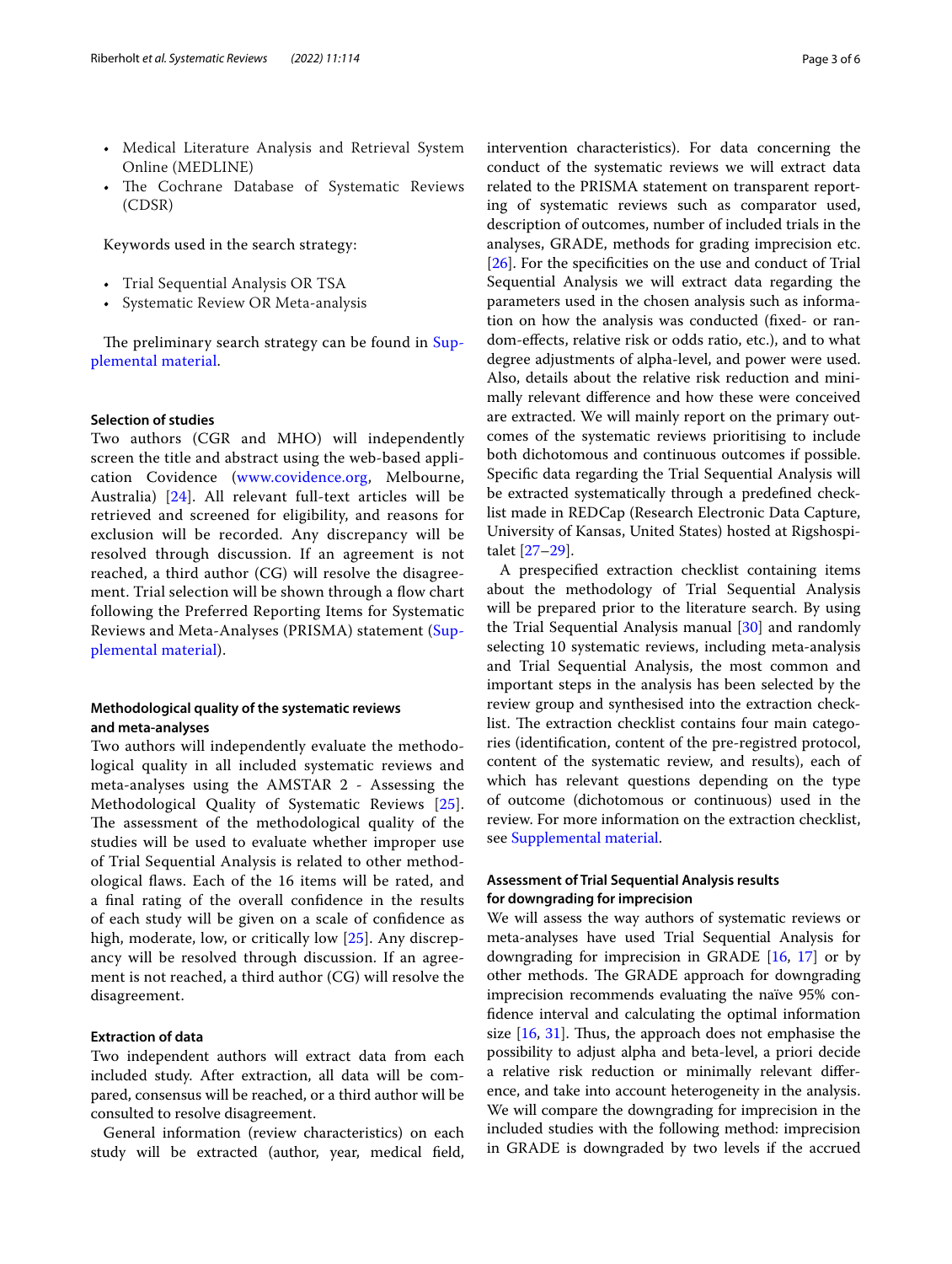number of participants is below 50% of the DARIS, and one level if between 50 and 100% of DARIS. We will not expect downgrading if the cumulative Z-curve crosses the monitoring boundaries for beneft, harm, or futility, or if DARIS is reached. This method for assessing imprecision has been described and used in previous systematic reviews [\[32,](#page-5-11) [33](#page-5-12)]. We will examine if this methodology has an impact on how the level of imprecision is assessed and on the outcome of the systematic review or meta-analysis.

## **Data analysis**

The most common mistakes will be ranked according to their prevalence and comparisons of the AMSTAR 2 score in groups of studies will be made. The consequences of the most common errors and mistakes found in the literature when using Trial Sequential Analysis will be explained by examples and suggestions on how to correct these. Finally, a guideline for future reviewers will be created from the identifed mistakes and errors.

Mistakes and errors will be categorised as related to the protocol, methodology, presentation of the results, and the interpretation. Each mistake and error will, furthermore, be classifed as major or minor. Major mistakes or errors are those with the potential to cause a wrong conclusion. This classification will be based on a consensus by the investigators.

## **Statistical considerations**

The number of major or minor mistakes and errors per article will be presented as median and interquartile range. The AMSTAR 2 overall rating of confidence will be used to classify systematic reviews as high, moderate, low, or critically low confdence. Systematic reviews without any major mistakes will be compared to those with any major mistake using Wilcoxon-signed rank test or Fisher's exact test for dichotomous outcomes.

The mistakes and errors will be presented as frequencies, with a 95% confdence interval calculated using 1-sample proportions test without continuity correction. The AMSTAR 2 score for the manuscripts where the specifc mistake and error was present will be presented as a covariate. We will combine these mistakes and errors based on our recommendations, as errors referring to both protocol and presentation of results might be handled by one recommendation. Both the specifed and aggregated frequency will be presented in a table related to the recommendation.

## **Discussion**

This review aims to assess the use of Trial Sequential Analysis in the current body of systematic reviews and meta-analyses. Trial Sequential Analysis ofers important pieces of information [\[4](#page-4-2), [14,](#page-4-11) [34](#page-5-13)] and provides more stringent planning of how to calculate the DARIS and interpret

the imprecision in GRADE [[15,](#page-4-13) [17,](#page-4-15) [18,](#page-4-16) [20,](#page-5-0) [22](#page-5-2), [33](#page-5-12)[–35\]](#page-5-14) than present recommendations regarding the calculation of optimal information size and assessment of imprecision in GRADE [[16\]](#page-4-14). However, the method is currently not a mandatory part of Cochrane Reviews. Arguments put forward against the use is that authors of systematic reviews and meta-analysis rarely has the power to start or stop a trial being conducted and that conclusions of meta-analy-

ses should not be driven by statistical testing [\[36,](#page-5-15) [37](#page-5-16)]. Since the introduction of Trial Sequential Analysis in 2005 [[19\]](#page-4-17), an increasing number of authors have used the Trial Sequential Analysis to control the risk of type I and II errors and thus improve the quality of evidence and the recommendations. However, strict systematic approaches to this analysis are important as it can be misused for a '*cherry-picking*' approach. Therefore, this systematic review of the methodology of current systematic reviews and meta-analyses is important for understanding and conceptualising the use of Trial Sequential Analysis. As mistakes and errors in the use of the Trial Sequential Analysis are likely to be found, these will be used to establish a guideline for future reviewers.

The strengths of this protocol are that it is pre-published and detailed prior to conducting the systematic search. As the purpose of the review is to explore the current practice of using Trial Sequential Analysis, the use of a standardised extraction template is difficult to produce as mistakes and errors comes in a variety of ways that are not always predictable. Furthermore, the extent of the work will require several persons to extract data from protocols, articles, and supplemental data from the publications. This may compromise the internal validity of the extraction. To account for this, weekly meetings are held for consensus, and all investigators are encouraged to extract in diferent pairs throughout the process.

Trial Sequential Analysis has been accepted as a supplementary analysis in the Cochrane Hepato-Biliary Group systematic reviews ([https://hbg.cochrane.org/](https://hbg.cochrane.org/information-authors) [information-authors](https://hbg.cochrane.org/information-authors)) and as stated in the Cochrane Handbook for Systematic Reviews of Interventions: "*… trial sequential analysis may, however, be used in the context of a prospectively planned series of randomized trials*" [\[38](#page-5-17)].

The results from this review will be used in the development of a comprehensive and more intuitive guideline including a standard operating procedure for conducting Trial Sequential Analysis. It is our intention that such a guideline will help future reviewers avoid these errors and mistakes. Furthermore, as the Trial Sequential Analysis software is currently being updated, the results can be incorporated in the steps when conducting the analysis to avoid mistakes.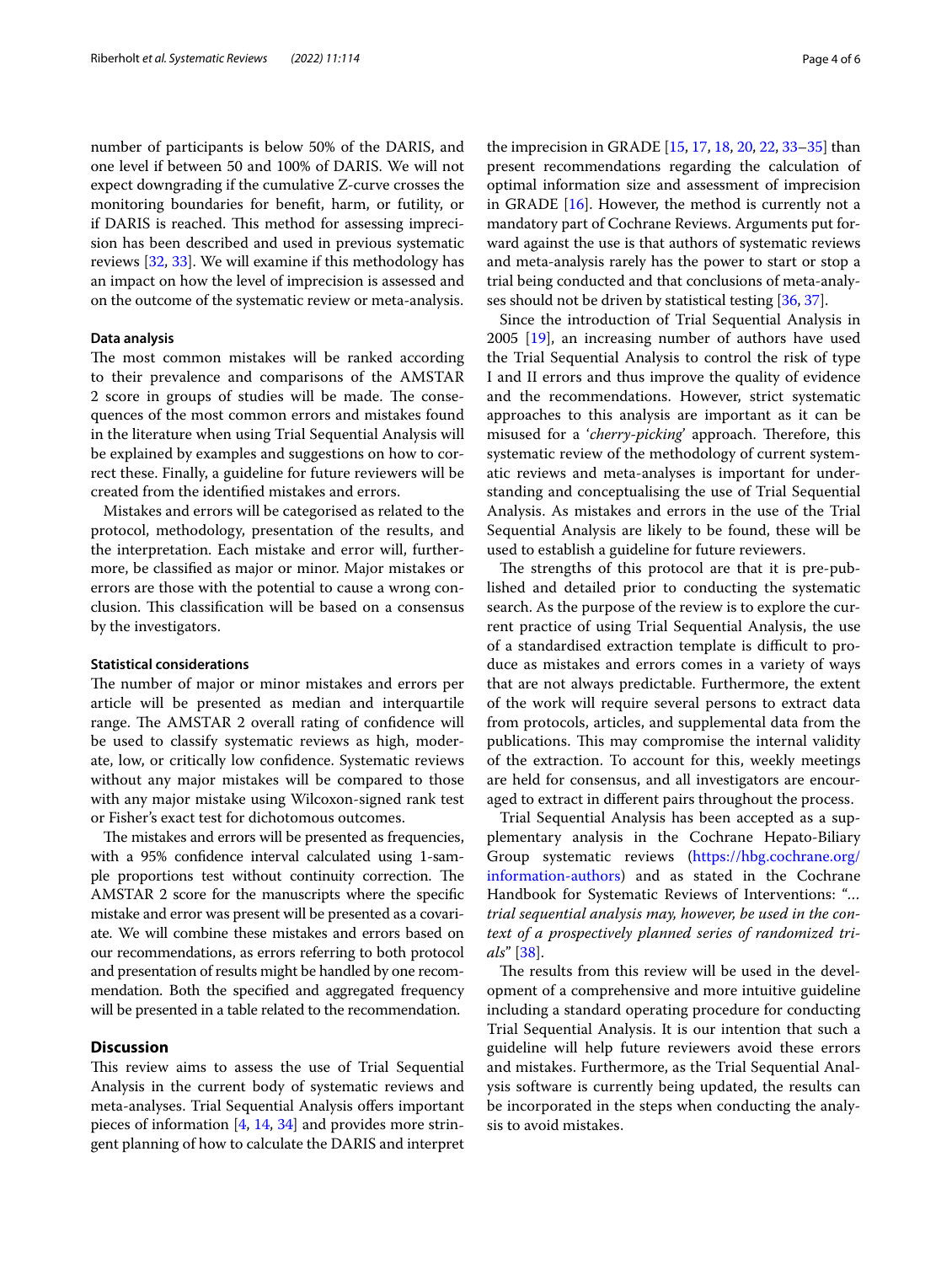## **Stage of the review at the time of the submission**

At the time of submitting this protocol, ten randomly selected systematic reviews with meta-analysis and Trial Sequential Analysis were used to test and improve the extraction checklist. Minor changes to the extraction checklist can occur during the frst stage of data extraction. A preliminary search was done on the  $9<sup>th</sup>$  of July, 2021 and the fnal search will be conducted after the submission of this protocol.

#### **Abbreviations**

AMSTAR 2: Assessing the methodological quality of systematic reviews 2;  $D^2$ : Diversity; DARIS: Diversity-adjusted required information size; GRADE: Grading of Recommendations Assessment, Development and Evaluation; Pc: Proportion of participants with the outcome in the control group; RRR: Relative risk reduction.

## **Supplementary Information**

The online version contains supplementary material available at [https://doi.](https://doi.org/10.1186/s13643-022-01987-4) [org/10.1186/s13643-022-01987-4](https://doi.org/10.1186/s13643-022-01987-4).

<span id="page-4-18"></span>**Additional fle 1.** Supplemental information can be found in supplemental material.

#### **Acknowledgements**

We would like to thank Information specialist Sarah Louise Klingenberg at The Cochrane Hepato-Biliary Group, Copenhagen for help in developing the search strategy.

## **Authors' contributions**

CGR, MHO, JBM, and CG are responsible for the conception and design of the study. CGR is the guarantor of the protocol and drafted the manuscript, and all authors approved the fnal version of the manuscript.

#### **Funding**

No external funding was received for this study.

#### **Availability of data and materials**

Not applicable.

#### **Declarations**

**Ethics and approval and consent to participate** Not applicable.

#### **Consent for publication**

Not applicable.

#### **Competing interests**

The authors' declare that they have no competing interests.

#### **Author details**

<sup>1</sup> Department of Neurorehabilitation, Traumatic Brain Injury, Copenhagen University Hospital – Rigshospitalet, Kettegård Alle 30, 2650 Hvidovre, Denmark. <sup>2</sup> Department of Neuroanaesthesiology, Neuroscience Centre, Copenhagen University Hospital − Rigshospitalet, Blegdamsvej 9, 2100 Copenhagen, Denmark.<sup>3</sup> Copenhagen Trial Unit, Centre for Clinical Intervention Research, The Capital Region, Copenhagen University Hospital – Rigshospitalet, Blegdamsvej 9, 2100 Copenhagen, Denmark.

## Received: 13 September 2021 Accepted: 23 May 2022 Published online: 04 June 2022

#### **References**

- <span id="page-4-0"></span>1. Garattini S, Jakobsen JC, Wetterslev J, Bertelé V, Banzi R, Rath A, et al. Evidence-based clinical practice: Overview of threats to the validity of evidence and how to minimise them. Eur J Intern Med. 2016;32:13–21. <https://doi.org/10.1016/j.ejim.2016.03.020>.
- <span id="page-4-5"></span>2. Higgins JPT, Thomas J, Chandler J, Cumpston M, Li T, Page MJ, Welch VA (editors). Cochrane Handbook for Systematic Reviews of Interventions version 6.3. Updated February 2022. Cochrane; 2022. Available from [http://www.training.cochrane.org/handbook.](http://www.training.cochrane.org/handbook)
- <span id="page-4-1"></span>3. Ioannidis JPA. The mass production of redundant, misleading, and conficted systematic reviews and meta-analyses. Milbank Q. 2016;94:485– 514. [https://doi.org/10.1111/1468-0009.12210.](https://doi.org/10.1111/1468-0009.12210)
- <span id="page-4-2"></span>4. Brok J, Thorlund K, Gluud C, Wetterslev J. Trial sequential analysis reveals insufficient information size and potentially false positive results in many meta-analyses. J Clin Epidemiol. 2008;61:763–9. [https://doi.org/10.1016/j.](https://doi.org/10.1016/j.jclinepi.2007.10.007) [jclinepi.2007.10.007](https://doi.org/10.1016/j.jclinepi.2007.10.007).
- <span id="page-4-3"></span>5. Jakobsen JC, Wetterslev J, Winkel P, Lange T, Gluud C. Thresholds for statistical and clinical signifcance in systematic reviews with meta-analytic methods. BMC Med Res Methodol. 2014;14:120.
- <span id="page-4-4"></span>6. Shrier I, Christensen R, Juhl C, Beyene J. Meta-analysis on continuous outcomes in minimal important diference units: an application with appropriate variance calculations. J Clin Epidemiol. 2016;80:57–67. [https://doi.org/10.1016/j.jclinepi.2016.07.012.](https://doi.org/10.1016/j.jclinepi.2016.07.012)
- <span id="page-4-6"></span>7. Roberts I, Ker K, Edwards P, Beecher D, Manno D, Sydenham E. The knowledge system underpinning healthcare is not ft for purpose and must change. BMJ. 2015;350:h2463. [https://doi.org/10.1136/bmj.h2463.](https://doi.org/10.1136/bmj.h2463)
- <span id="page-4-7"></span>8. Bender R, Bunce C, Clarke M, Gates S, Lange S, Pace NL, et al. Attention should be given to multiplicity issues in systematic reviews. J Clin Epidemiol. 2008;61:857–65.<https://doi.org/10.1016/j.jclinepi.2008.03.004>.
- 9. Turner RM, Bird SM, Higgins JPT. The impact of study size on meta-analyses: Examination of underpowered studies in Cochrane reviews. PLOS ONE. 2013;8:e59202. <https://doi.org/10.1371/journal.pone.0059202>.
- <span id="page-4-8"></span>10 Imberger G, Vejlby AD, Hansen SB, Møller AM, Wetterslev J. Statistical multiplicity in systematic reviews of anaesthesia interventions: a quantifcation and comparison between Cochrane and non-Cochrane reviews. PLOS ONE. 2011;6:e28422. [https://doi.org/10.1371/JOURNAL.PONE.00284](https://doi.org/10.1371/JOURNAL.PONE.0028422)  $22.2$  $22.2$
- <span id="page-4-9"></span>11. Kjaergard LL, Villumsen J, Gluud C. Reported methodologic quality and discrepancies between large and small randomized trials in meta-analyses. Ann Intern Med. 2001;135:982–9. [https://doi.org/10.7326/0003-4819-](https://doi.org/10.7326/0003-4819-135-11-200112040-00010) [135-11-200112040-00010.](https://doi.org/10.7326/0003-4819-135-11-200112040-00010)
- <span id="page-4-12"></span>12. Wetterslev J, Thorlund K, Brok J, Gluud C. Estimating required information size by quantifying diversity in random-efects model metaanalyses. BMC Med Res Methodol. 2009;9:86. [https://doi.org/10.1186/](https://doi.org/10.1186/1471-2288-9-86) [1471-2288-9-86.](https://doi.org/10.1186/1471-2288-9-86)
- <span id="page-4-10"></span>13 Claire R, Gluud C, Berlin I, Coleman T, Leonardi-Bee J. Using Trial Sequential Analysis for estimating the sample sizes of further trials: example using smoking cessation intervention. BMC Med Res Methodol. 2020;20:284. [https://doi.org/10.1186/s12874-020-01169-7.](https://doi.org/10.1186/s12874-020-01169-7)
- <span id="page-4-11"></span>14. Wetterslev J, Thorlund K, Brok J, Gluud C. Trial sequential analysis may establish when frm evidence is reached in cumulative meta-analysis. J Clin Epidemiol. 2008;61:64–75. [https://doi.org/10.1016/j.jclinepi.2007.03.](https://doi.org/10.1016/j.jclinepi.2007.03.013) [013.](https://doi.org/10.1016/j.jclinepi.2007.03.013)
- <span id="page-4-13"></span>15. Wetterslev J, Jakobsen JC, Gluud C. Trial Sequential Analysis in systematic reviews with meta-analysis. BMC Med Res Methodol. 2017;17:1–18. [https://doi.org/10.1186/s12874-017-0315-7.](https://doi.org/10.1186/s12874-017-0315-7)
- <span id="page-4-14"></span>16 Guyatt GH, Oxman AD, Kunz R, Brozek J, Alonso-Coello P, Rind D, et al. GRADE guidelines 6. Rating the quality of evidence–imprecision. J Clin Epidemiol. 2011;64:1283–93. [https://doi.org/10.1016/j.jclinepi.2011.01.](https://doi.org/10.1016/j.jclinepi.2011.01.012) [012.](https://doi.org/10.1016/j.jclinepi.2011.01.012)
- <span id="page-4-15"></span>17. Castellini G, Bruschettini M, Gianola S, Gluud C, Moja L. Assessing imprecision in Cochrane systematic reviews: A comparison of GRADE and Trial Sequential Analysis. Syst Rev. 2018;7:110. [https://doi.org/10.1186/](https://doi.org/10.1186/s13643-018-0770-1) [s13643-018-0770-1.](https://doi.org/10.1186/s13643-018-0770-1)
- <span id="page-4-16"></span>18. Gartlehner G, Nussbaumer-Streit B, Wagner G, Patel S, Swinson-Evans T, Dobrescu A, et al. Increased risks for random errors are common in outcomes graded as high certainty of evidence. J Clin Epidemiol. 2019;106:50–9. [https://doi.org/10.1016/j.jclinepi.2018.10.009.](https://doi.org/10.1016/j.jclinepi.2018.10.009)
- <span id="page-4-17"></span>19. Thorlund K, Wetterslev J, Brok J, Gluud C. Trial sequential analyses of six meta-analyses considering heterogeneity and trial weight. In: Corroboree. Abstracts of the 13th Cochrane Colloquium; 2005 22-26 Oct;